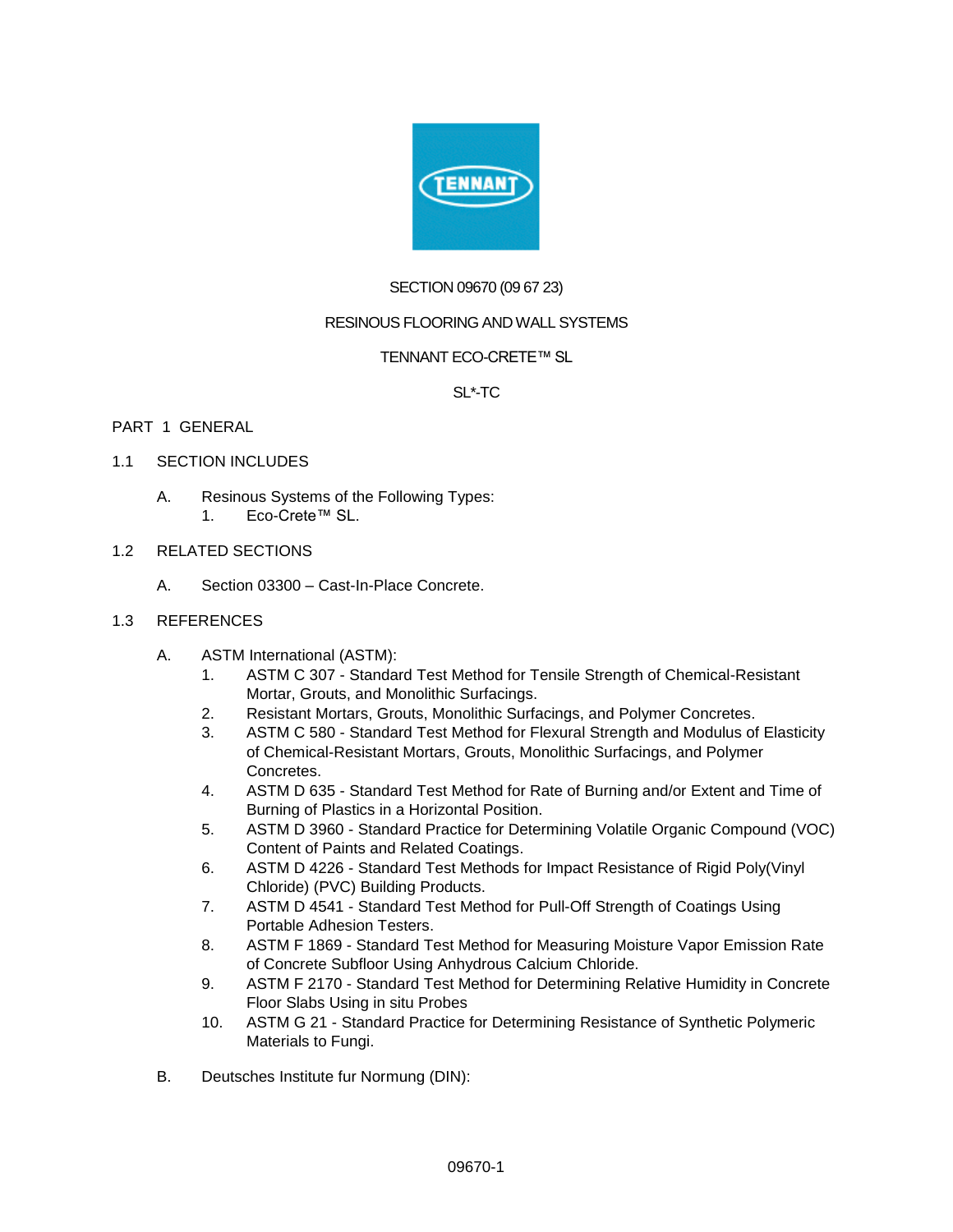- 1. DIN 53460 Testing of Plastics; Determination of the Vicat Softening Temperature of Thermoplastics.
- C. International Concrete Repair Institute (ICRI):
	- 1. ICRI 310.2R Selecting and Specifying Concrete Surface Preparation for Sealers, Coatings, Polymer Overlays, and Concrete Repair.
- D. Military Specifications (MIL): 1. MIL-D-3134J - Deck Covering Materials.
- E. National Floor Safety Institute (NFSI):
	- 1. ANSI/NFSI B101.1 Test Method for Measuring Wet SCOF of Common Hard-Surface Floor Materials.

## 1.4 SUBMITTALS

- A. Submit under provisions of Section 01300.
- B. Product Data:
	- 1. Manufacturer's data sheets on each product to be used, including properties, VOC content, wet static coefficient of friction, compressive strength, tensile strength, elongation and similar properties.
	- 2. Preparation instructions and recommendations.
	- 3. Storage and handling requirements and recommendations.
	- 4. Typical installation methods.
- C. Verification Samples: Two representative units of each system, including color and texture.
- D. Shop Drawings: Include details of materials, construction and finish. Include relationship with adjacent construction.
- E. Manufacturer's Certification: Submit manufacturer's certification that materials comply with specified requirements and are suitable for intended application.
- F. Manufacturer's Project References: Submit manufacturer's list of successfully completed resinous flooring system projects, including project name and location, name of architect, and type and quantity of flooring systems furnished.
- G. Applicator's Project References: Submit applicator's list of successfully completed resinous flooring system projects, including project name and location, name of architect, and type and quantity of flooring systems applied.
- H. Care and Maintenance Instructions: Submit manufacturer's care and maintenance instructions, including cleaning instructions.

# 1.5 QUALITY ASSURANCE

- A. Manufacturer Qualifications: Company specializing in manufacturing products specified in this section with a minimum five years documented experience.
- B. Applicator's Qualifications:
	- 1. Applicator regularly engaged, for a minimum of 5 years, in application of resinous flooring systems of similar type to that specified.
	- 2. Employ persons trained for application of resinous flooring systems.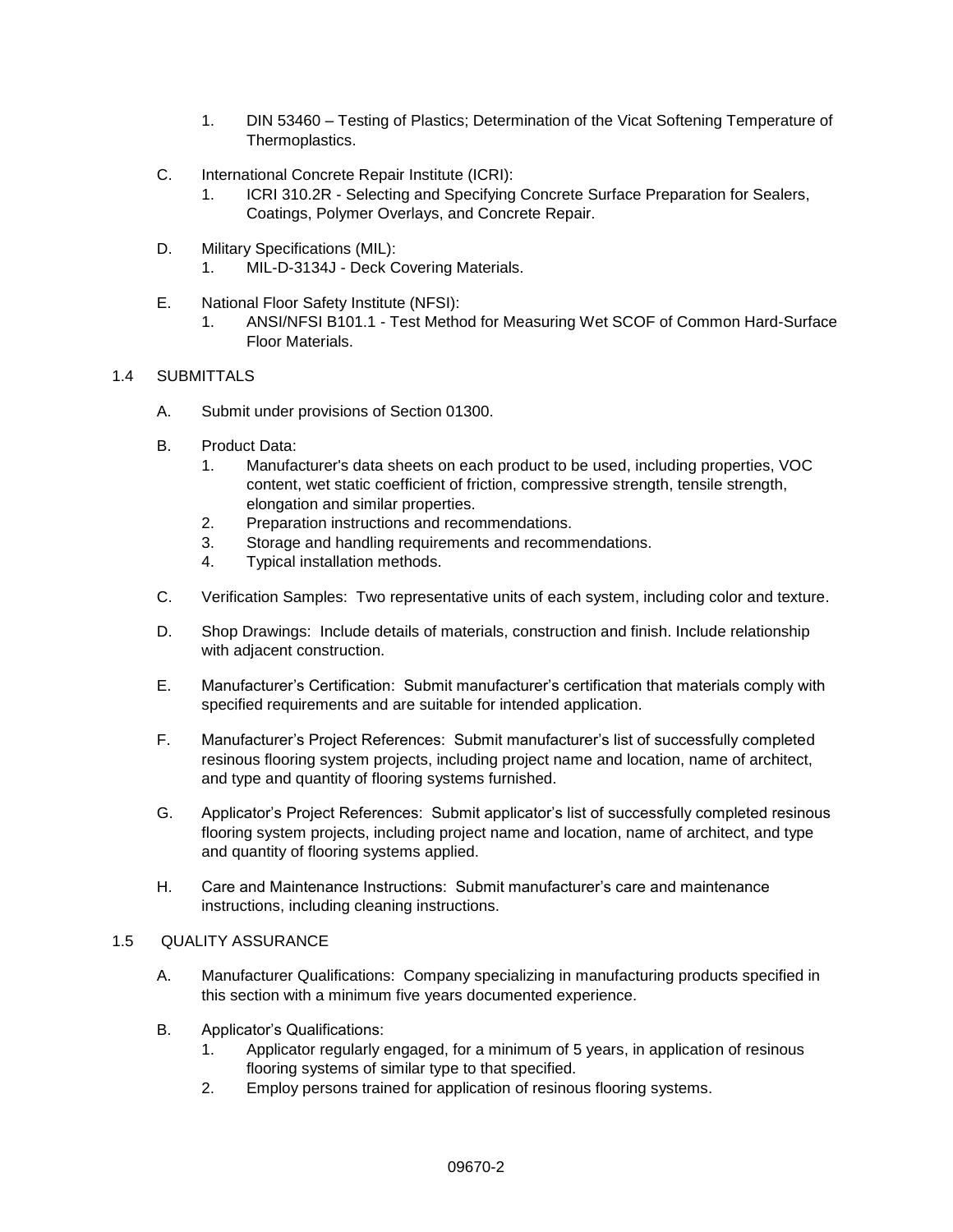- C. Source Limitations: Provide each type of product from a single manufacturing source to ensure uniformity.
- D. Mock-Up: Construct a mock-up with actual materials in sufficient time for Architect's review and to not delay construction progress. Locate mock-up as acceptable to Architect and provide temporary foundations and support.
	- 1. Intent of mock-up is to demonstrate quality of workmanship and visual appearance.
	- 2. If mock-up is not acceptable, rebuild mock-up until satisfactory results are achieved.
	- 3. Retain mock-up during construction as a standard for comparison with completed work.
	- 4. Do not alter or remove mock-up until work is completed or removal is authorized.

#### 1.6 PRE-INSTALLATION CONFERENCE

A. Convene a conference approximately two weeks before scheduled commencement of the Work. Attendees shall include Architect, Contractor and trades involved. Agenda shall include schedule, responsibilities, critical path items and approvals.

## 1.7 DELIVERY, STORAGE, AND HANDLING

- A. Delivery Requirements: Deliver materials to site in manufacturer's original, unopened containers and packaging, with labels clearly identifying product name, manufacturer, and batch number.
- B. Storage and Handling Requirements:
	- 1. Store and handle materials in accordance with manufacturer's instructions.
	- 2. Keep materials in manufacturer's original, unopened containers and packaging until application.
	- 3. Store materials in clean, dry area indoors between 65 and 80 degrees F (18 and 27 degrees C).
	- 4. Store materials out of direct sunlight.
	- 5. Keep materials from freezing.
	- 6. Protect materials during storage, handling, and application to prevent contamination or damage.

#### 1.8 PROJECT CONDITIONS

- A. Apply flooring system under the following ambient conditions:
	- 1. Ambient and Concrete Floor Temperatures: Between 40 and 85 degrees F (4 and 29 degrees C).
	- 2. Material Temperature: Between 50 and 80 degrees F (10 and 27 degrees C).
	- 3. Relative Humidity: Maximum 80 percent.
	- 4. Dew Point: Floor temperature more than 5 degrees over dew point.
- B. Do not apply flooring system under ambient conditions outside manufacturer's limits.

#### 1.9 WARRANTY

A. Submit manufacturer's standard warranty.

#### PART 2 PRODUCTS

2.1 MANUFACTURERS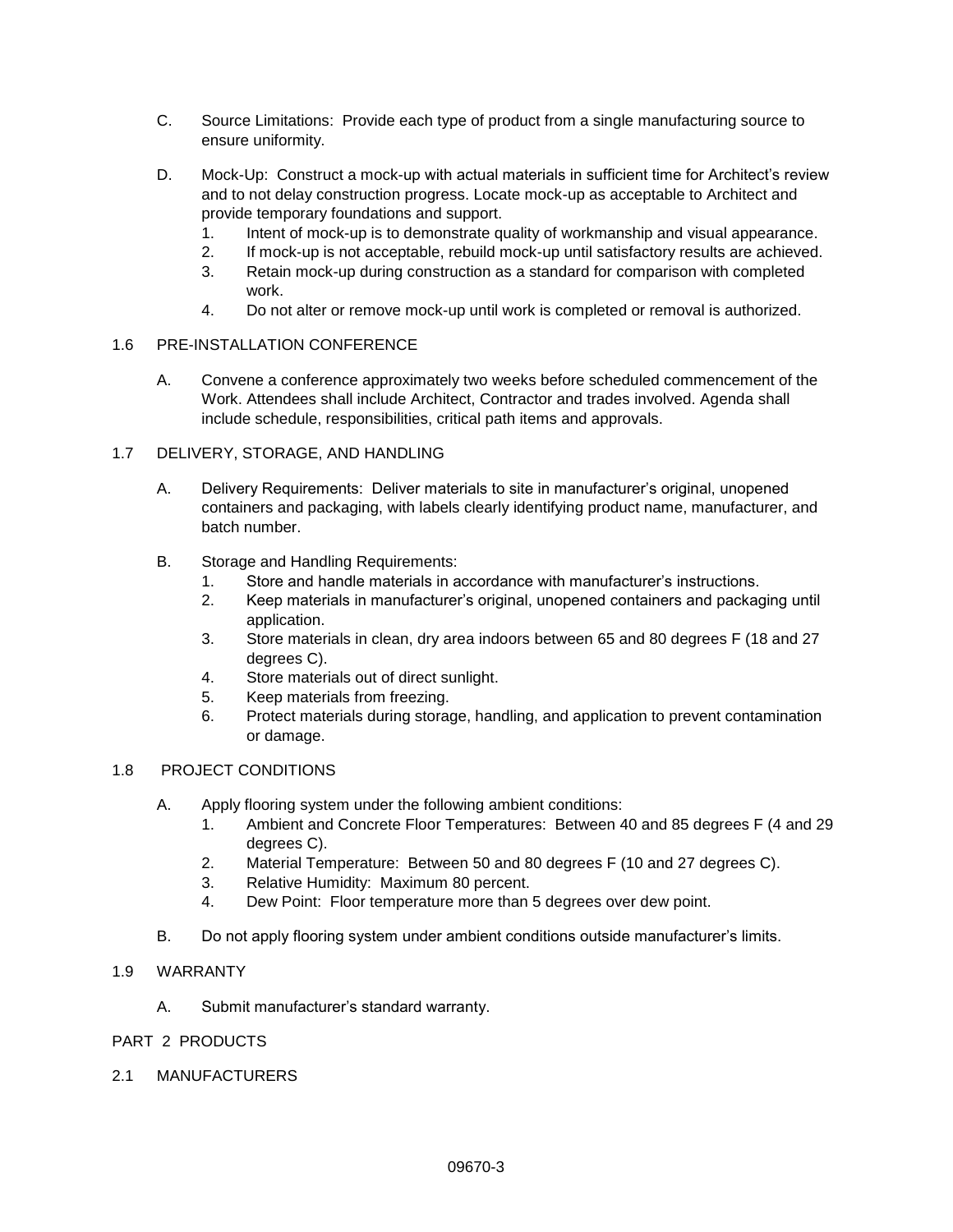- A. Acceptable Manufacturer: Tennant Coatings Inc., which is located at: 701 N. Lilac Dr.; Minneapolis, MN 55440; Toll Free Tel: 800-228-4943; Email[:request info](http://admin.arcat.com/users.pl?action=UserEmail&company=Tennant+Coatings+Inc.&coid=35973&rep=&fax=&message=RE:%20Spec%20Question%20(09670tnt):%20%20&mf=)  [\(Coatings@tennantco.com\);](http://admin.arcat.com/users.pl?action=UserEmail&company=Tennant+Coatings+Inc.&coid=35973&rep=&fax=&message=RE:%20Spec%20Question%20(09670tnt):%20%20&mf=) Web[:http://www.tennantcoatings.com](http://www.tennantcoatings.com/)
- B. Requests for substitutions will be considered in accordance with provisions of Section 01600.

# 2.2 TENNANT ECO-CRETE SL:

- A. Eco-Crete SL, SL\*-TC.
	- 1. Slurry with silica broadcast: Eco-Crete SL, 1/8 inches.
	- 2. Topcoat: Eco-Crete TC, 13.33 mils.
	- 3. Color: As selected by Architect from manufacturer's full range.

## 2.3 SYSTEM PROPERTIES

- A. Eco-Crete SL
	- 1. Bond Strength, ASTM D4541, 100% Concrete Failure
	- 2. Compressive Strength, psi [MPa], ASTM C570, 8,400 [57.9]
	- 3. Flammability, ASTM D635, Self-extinguishing
	- 4. Flexural Strength, psi [MPa], ASTM C580, 2,700 [18.6]
	- 5. Impact Strength, in-lb., ASTM D4226, > 160
	- 6. Resistance to Fungi Growth, ASTM G21, Passes, Rating of 1
	- 7. Tensile Strength, psi {MPa], ASTM C307, 1,050 [7.2]
	- 8. Volatile Organic Compound, VOC, lb./gal [g/l], ASTM D3960, A+B+C=0.04 [5]

# 2.4 PRODUCT PROPERTIES

- A. Eco-Crete SL: A three-part, cementitious-polyurethane slurry system with aggregate broadcast, for resurfacing lightly eroded interior concrete floors in areas that require thermal shock resistance and slip resistance. Typically installed at 1/8 inch (3.2 mm).
	- 1. Compressive Strength, ASTM C579: 8,400 psi (57.9 MPa).
	- 2. Tensile Strength. ASTM C307: 1,050 psi (7.2 MPa).
	- 3. Flexural Strength, ASTM C580: 2.700 psi (19.99 MPa).
	- 4. Bond Strength, ASTM D4541: 100 Percent Concrete Failure.
	- 5. Impact Strength, ASTM D4226: Greater than 160 in/lb.
	- 6. Volatile Organic Compound, VOC, ASTM D3960, Mixed A+B+C: 0.04 lb./gal (5g/L).
	- 7. Resistance to Fungi Growth, ASTM G21: Passes, Rating 1.
	- 8. Flammability, ASTM D635: Self-extinguishing.
- B. Eco-Crete TC: A cementitious grout coat, which may be used for a primer coat or seal coat.
	- 1. Volatile Organic Compound-VOC ,lb./g (g/L) ASTM D3960, A+B+C+=0.04 (5)
	- 2. Compressive Strength, psi (MPa), ASTM C579, 5900 (40.67)
	- 3. Tensile Strength, psi (MPa), ASTM C307, 1250 psi (8.61)
	- 4. Flexural Strength, psi (MPa), ASTM C580, 2900 (19.99)
	- 5. Bond Strength, ASTM D-4541, 1005 concrete failure
	- 6. Impact Strength, ASTM D-4226, >160 in-lb.
	- 7. Resistance to Fungi Growth, ASTM G-21, Passes Rating 1
	- 8. Flammability, ASTM D6335, Self-extinguishing
	- 9. Color: Selected by Architect.

## PART 3 EXECUTION

3.1 EXAMINATION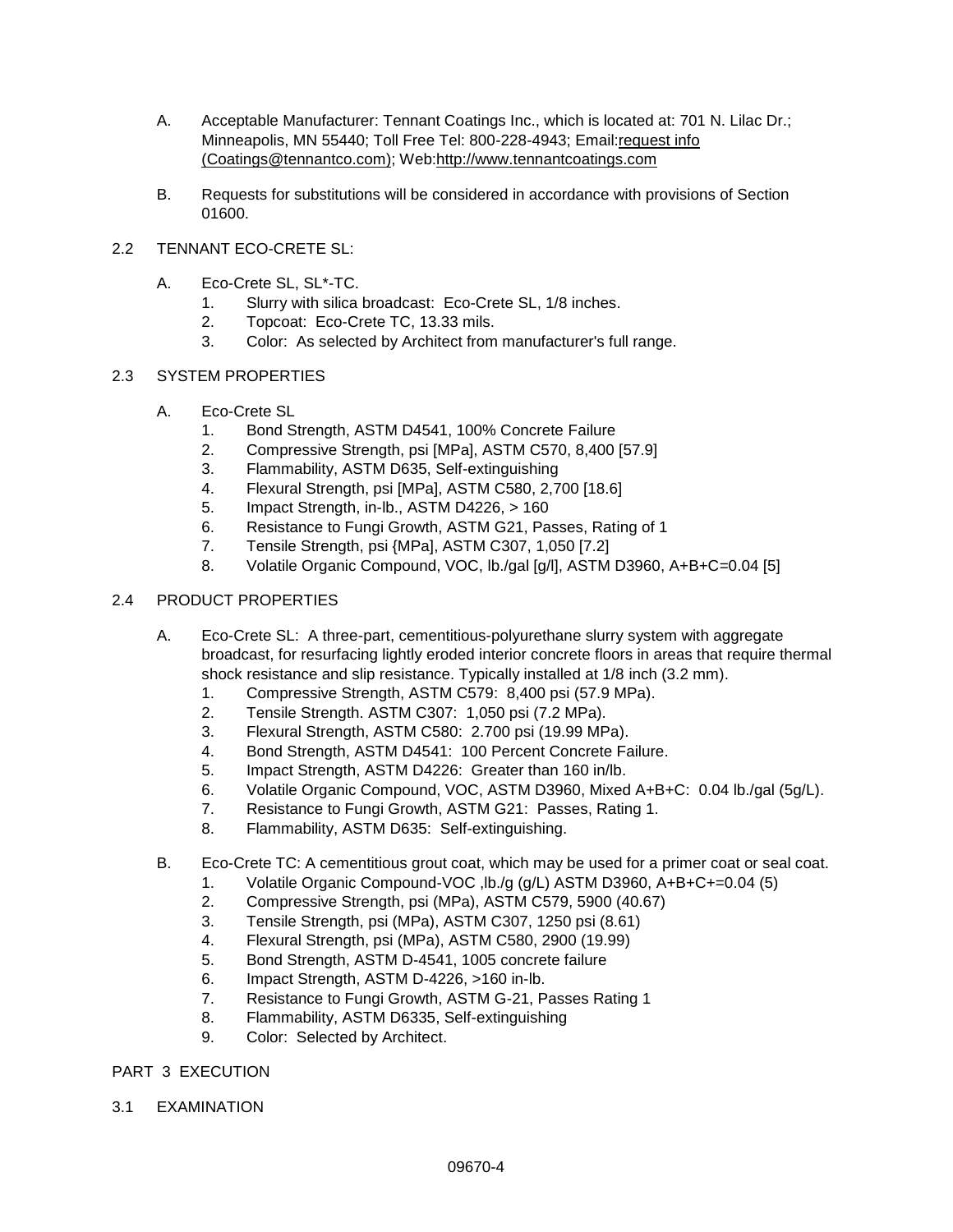- A. Examine concrete surfaces to receive flooring system. Verify concrete is structurally sound.
- B. Moisture Testing of Concrete: Perform at least one of the following two tests to determine moisture in concrete. Type of test and frequence as recommended by manufacturer and installer.
	- 1. Calcium Chloride Test:
		- a. Measure moisture vapor emission rate of concrete in accordance with ASTM F 1869.
		- b. Application of flooring system shall start only if test results are below 12 pounds per 1,000 sq.ft (1.5kg/93 sq.m) over a 24-hour period.
		- c. If test results are above limits, notify Architect and flooring manufacturer in writing.
	- 2. In-situ Probe Test:
		- a. Measure relative humidity in concrete in accordance with ASTM F 2170.
		- b. Application of flooring system shall start only if test results are below 85 percent relative concrete humidity.
		- c. If test results are above limits, notify Architect and flooring manufacturer in writing.
- C. Do not begin preparation or installation until satisfactory moisture test results are achieved. Provide flooring manufacturer's recommended moisture vapor control coating if required.

## 3.2 PREPARATION

- A. Clean surfaces thoroughly prior to installation.
- B. Protection of In-Place Conditions: Protect adjacent surfaces and adjoining walls from contact with flooring system materials.
- C. Surface Preparation:
	- 1. Prepare concrete surface in accordance with manufacturer's instructions.
	- 2. Remove dirt, dust, debris, oil, grease, curing agents, bond breakers, paint, coatings, sealers, silicones, and other surface contaminants which could adversely affect application of flooring system.
	- 3. Steel shot blast concrete to a minimum surface profile of ICRI 310.2R, CSP 5.
	- 4. Key-cut termination points with 1/4-inch (6-mm) by 1/4-inch (6-mm) cut.
	- 5. Patch depressions, divots, and cracks in concrete in accordance with manufacturer's instructions.
	- 6. Mechanically remove loose, delaminated, and damaged concrete and repair in accordance with manufacturer's instructions.
	- 7. Joints: Fill joints in accordance with manufacturer's instructions.

#### 3.3 INSTALLATION

- A. Install flooring system in accordance with manufacturer's instructions and approved submittals at locations indicated on the Drawings.
- B. Ensure concrete is dry, clean, and prepared in accordance with manufacturer's instructions.
- C. Allow concrete to cure a minimum of 7 days before applying flooring system.
- D. Mixing:
	- 1. Mix material components together in accordance with manufacturer's instructions.
	- 2. Mix only enough material that can be applied within working time.